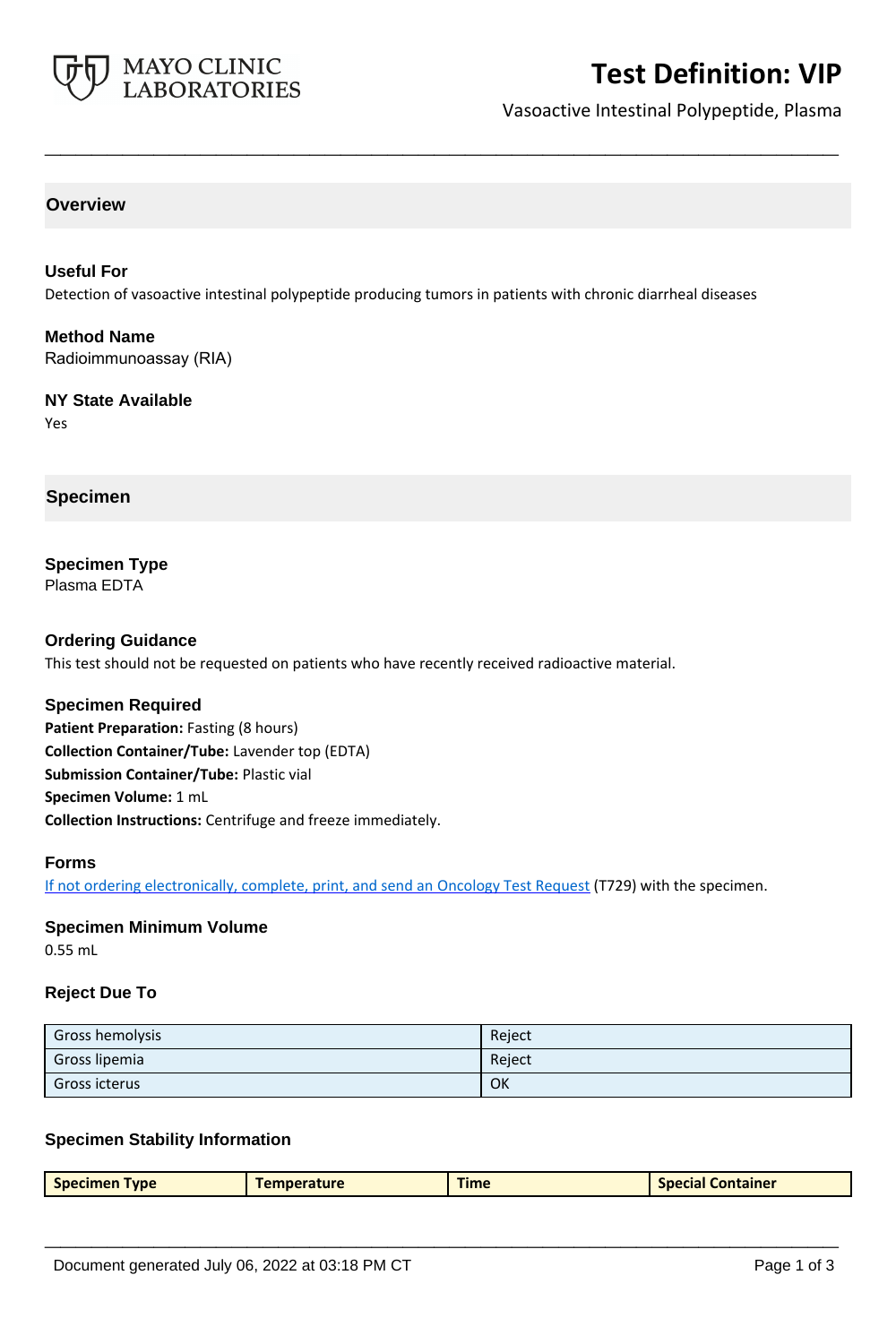

# **Test Definition: VIP**

Vasoactive Intestinal Polypeptide, Plasma

| Plasma EDTA | Frozen (preferred) | 90 days |  |
|-------------|--------------------|---------|--|
|             |                    |         |  |

## **Clinical & Interpretive**

### **Clinical Information**

Vasoactive intestinal polypeptide (VIP) was originally isolated from porcine small intestine and was recognized by its potent vasodilator activity. This brain/gut hormone has widespread distribution and is present in neuronal cell bodies localized in the central nervous system, digestive, respiratory, and urogenital tracts, and exocrine, thyroid, and adrenal glands. VIP has a wide scope of biological actions. The main effects of VIP include relaxation of smooth muscle (bronchial and vascular dilation), stimulation of gastrointestinal water and electrolyte secretion, and release of pancreatic hormones.

VIP-producing tumors (VIPomas) are rare; most (90%) are located in the pancreas. Watery diarrhea, hypokalemia, and achlorhydria are key symptoms.

#### **Reference Values**

<75 pg/mL

#### **Interpretation**

Values above 75 pg/mL may indicate the presence of an enteropancreatic tumor causing hypersecretion of vasoactive intestinal polypeptide (VIP).

Values above 200 pg/mL are strongly suggestive of VIP-producing tumors (VIPoma).

VIPoma is unlikely with a 24-hour stool volume below 700 mL.

#### **Cautions**

This test should not be requested in patients who have recently received radioisotopes, therapeutically or diagnostically, because of potential assay interference. A recommended time period before collection cannot be made because it will depend on the isotope administered, the dose given and the clearance rate in the individual patient. Specimens will be screened for radioactivity prior to analysis. Radioactive samples received in the laboratory will be held and assayed after the radioactivity has sufficiently decayed. This will result in a test delay.

#### **Clinical Reference**

1. Smith SL, Branton SA, Avino AJ, et al: Vasoactive intestinal polypeptide secreting islet cell tumors: a 15-year experience and review of the literature. Surgery 1998 Dec;124(6):1050-1055 (Review)

2. Ghaferi AA, Chojnacki KA, Long WD, et al: Pancreatic VIPomas: subject review and one institutional experience. J Gastrointest Surg 2008 Feb;12(2):382-393

3 Eisenhofer G, Grebe S, Cheung NK, et al: Ch 63 Monoamine-Producing Tumors. In Tietz Textbook of Clinical Chemistry and Molecular Diagnostics. Sixth edition. Edited by N Rafai, AR Horvath, CT Wittwer. Elsevier, 2018, pp 1421

**\_\_\_\_\_\_\_\_\_\_\_\_\_\_\_\_\_\_\_\_\_\_\_\_\_\_\_\_\_\_\_\_\_\_\_\_\_\_\_\_\_\_\_\_\_\_\_\_\_\_\_**

#### **Performance**